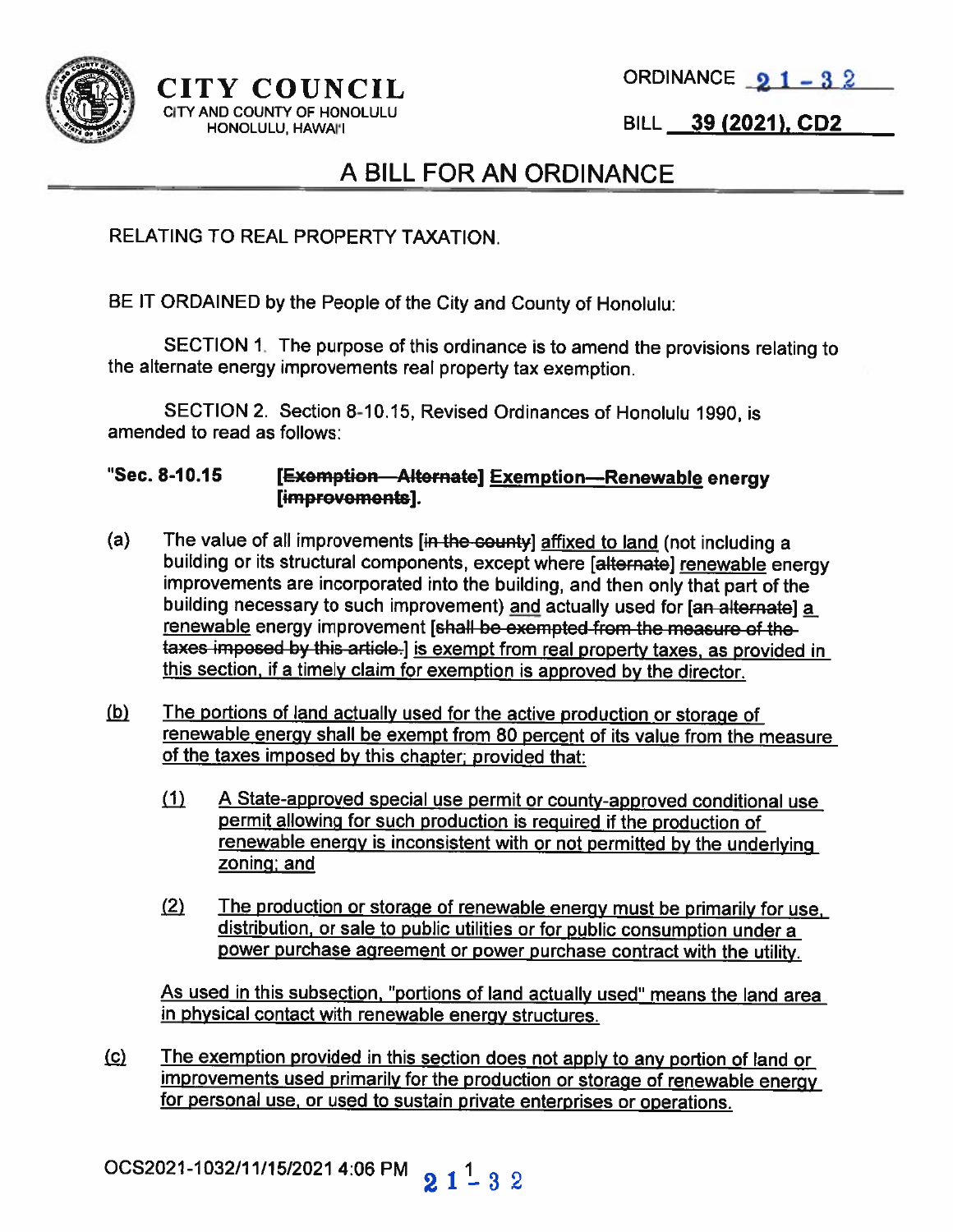

# $CITY$  COUNCIL ORDINANCE  $21 - 32$

CITYANDCOUNTYOFHONOLULU <sup>I</sup> HONOLULU, HAWAI'I

## A BILL FOR AN ORDINANCE

- $[(b)]$  (d) As used in this section, ["alternate] "renewable energy improvement" means any construction or addition, alteration, modification, improvement, or repair work undertaken upon or made to any building, property, or land [which] that results in:
	- (1) The production or storage of energy from <sup>a</sup> source, or uses <sup>a</sup> process which does not use fossil fuels, or nuclear fuels [or geothermal source]. Such energy source may include, but [shall] is not [be] limited to, solid wastes, [wind or ocean waves, tides or eurrents-I wind, sun, falling water, biogas, geothermal, ocean water, currents and waves, biomass biofuels, hydrogen, or any combination of the foregoing; or
	- (2) An increased level of efficiency in the utilization of energy produced by fossil fuels or in the utilization of secondary forms of energy dependent upon fossil fuels for its generation.
- $[\text{E}(\Theta)]$  (e) Application for the exemption provided by this section [shall be made] must be filed by the taxpayer with the director on or before September 30th, preceding the tax year for which the exemption is claimed. No improvement exemption may be claimed for devices that convert solar radiation to electricity or heat because these devices are excluded from the definition of "property" or "real property" and are not assessed. The director may require the taxpayer to furnish reasonable information in order that the director may ascertain the validity of the claim for exemption.
- $[d]$  (f) The claim for exemption, once allowed, shall continue for [a-period-of-25years thereafter.] the period of the power purchase agreements or contract with the utility.
- (g) The director may require that the claimant provide documentation to support an initial claim for exemption or the continuing gualification for the exemption. Failure to provide the director with such documentation is grounds for denying <sup>a</sup> claim for an exemption or disallowing an existing exemption. The director may require that the claimant provide documentation evidencing active production of renewable energy, such as <sup>a</sup> current, valid copy of <sup>a</sup> State-approved special use permit or county-approved conditional use permit, approvals or orders from the State Public Utilities Commission, or if the claimant is not the fee owner, <sup>a</sup> copy of the lease or agreement describing the allowable uses and period of use of the real property. Failure to provide the director with such documentation within 30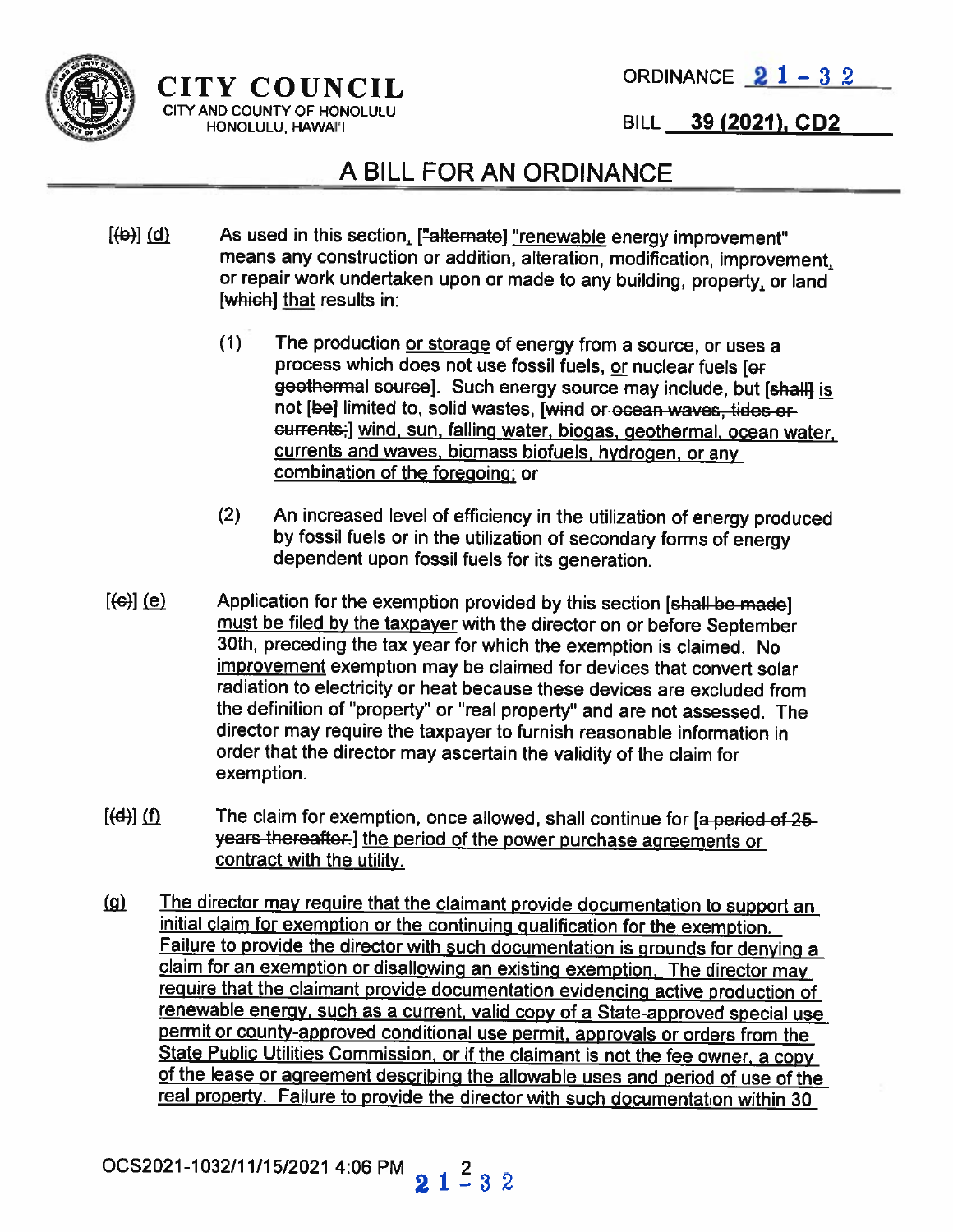

# $CITY$  COUNCIL ORDINANCE  $21-32$

CITY AND COUNTY OF HONOLULU HONOLULU, HAWAII

BILL 39 (2021), CD2

## A BILL FOR AN ORDINANCE

days of the director's request is grounds for disallowance or denial of <sup>a</sup> claim for the exemption.

- $(h)$  The director may cancel the exemption if the renewable energy improvement ceases operations that generate or store renewable energy, and when the production or storage of renewable energy on the land ceases or terminates. Scheduled equipment maintenance and forced shut downs due to unforeseen circumstances beyond the control of the claimant will be considered.
- $(i)$  The claimant may cancel the exemption by filing a written notice of cancellation with the director.
- $(i)$  The land portions granted in this exemption may not be subject to other real property tax exemption in this article or dedication program in Article 7.
- $[$ (e)]  $(k)$  The director may adopt rules [and regulations] in accordance with HRS Chapter 91 to implement this section."

SECTION 3. Ordinance material to be repealed is bracketed and stricken. New material is underscored. When revising, compiling, or printing this ordinance for inclusion in the Revised Ordinances of Honolulu, the Revisor of Ordinances need not include the brackets, the material that has been bracketed and stricken, or the underscoring.

SECTION 4. This ordinance takes effect upon its approval and applies to the tax years beginning July 1, <sup>2022</sup> and thereafter; provided that:

(1) Notwithstanding the September 30th application deadline specified in Section 8-10.15(d), Revised Ordinances of Honolulu 1990, as amended, <sup>a</sup> one-time application period of <sup>10</sup> calendar days following the effective date of this ordinance will be permitted to allow eligible properties an opportunity to qualify for the tax year beginning July 1, <sup>2022</sup> and the assurance toward the correctness of the assessment lists and certification of the net taxable amounts of real property; and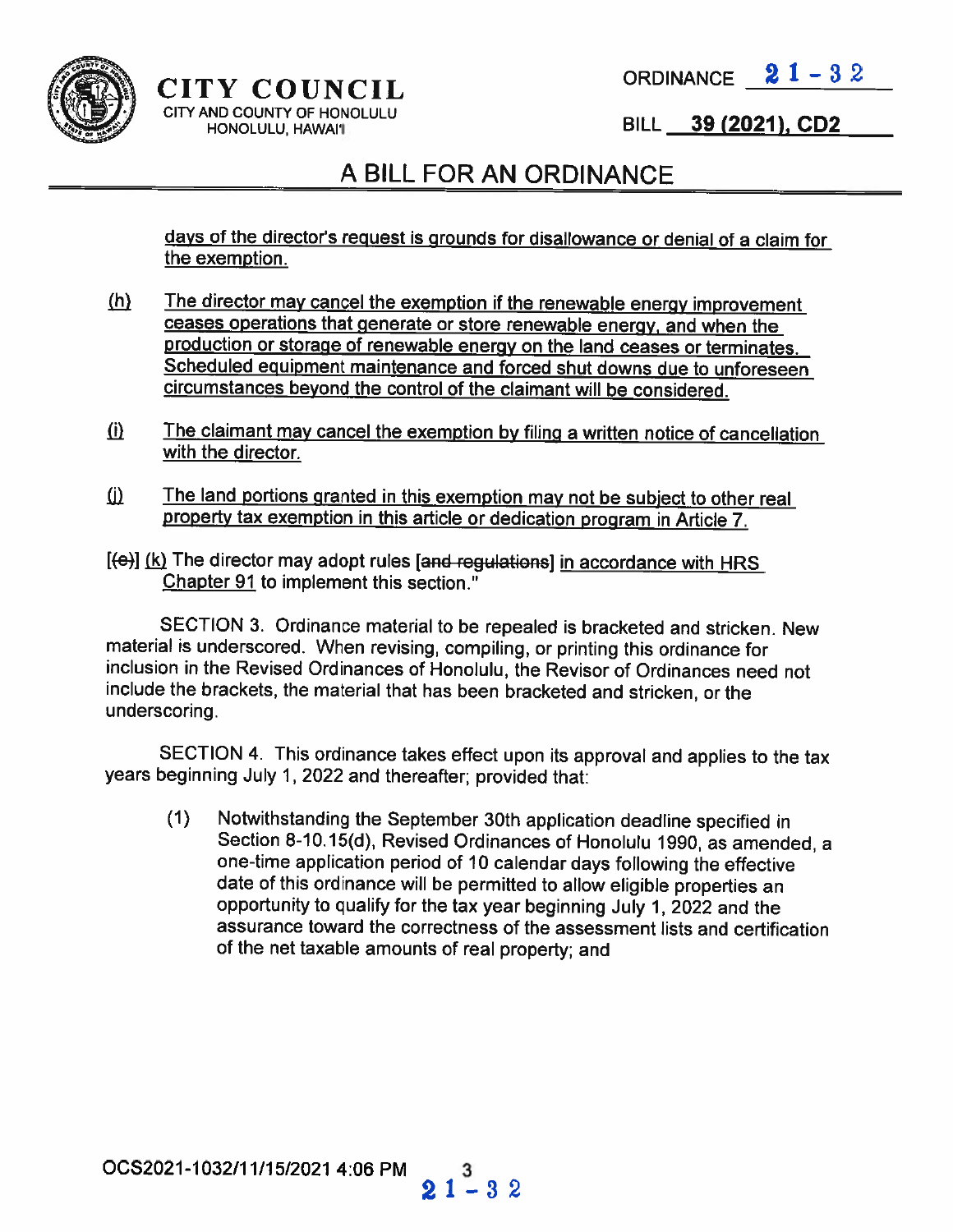

## $CITY$  COUNCIL ORDINANCE  $21 - 32$ CITY AND COUNTY OF HONOLULU

HONOLULU, HAWAI'I BILL 39 (2021), CD2

#### A BILL FOR AN ORDINANCE

(2) Properties under which an exemption under Section 8-10.15, Revised Ordinances of Honolulu 1990, as it read prior to the effective date of this ordinance, have been granted by the Director of Budget and Fiscal Services will continue to be allowed the exemption until such time that the exemption is disallowed pursuant to Section 8-10.15(d), Revised Ordinances of Honolulu 1990, as it read prior to the effective date of this ordinance.

INTRODUCED BY:

Tommy Waters (br)

DATE OF INTRODUCTION:

September 28, 2021 Honolulu, Hawai'i

Councilmembers

APPROVED AS TO FORM AND LEGALITY:

Kan &

Deputy Corporation Counsel

APPROVED this  $14^{7}$  day of  $\Omega$ ECEMBER, 20 21

 $21 - 32$ 

RICK BLANGIARDI, Mayor City and County of Honolulu

OCS2021-1032/11/15/2021 4:06 PM